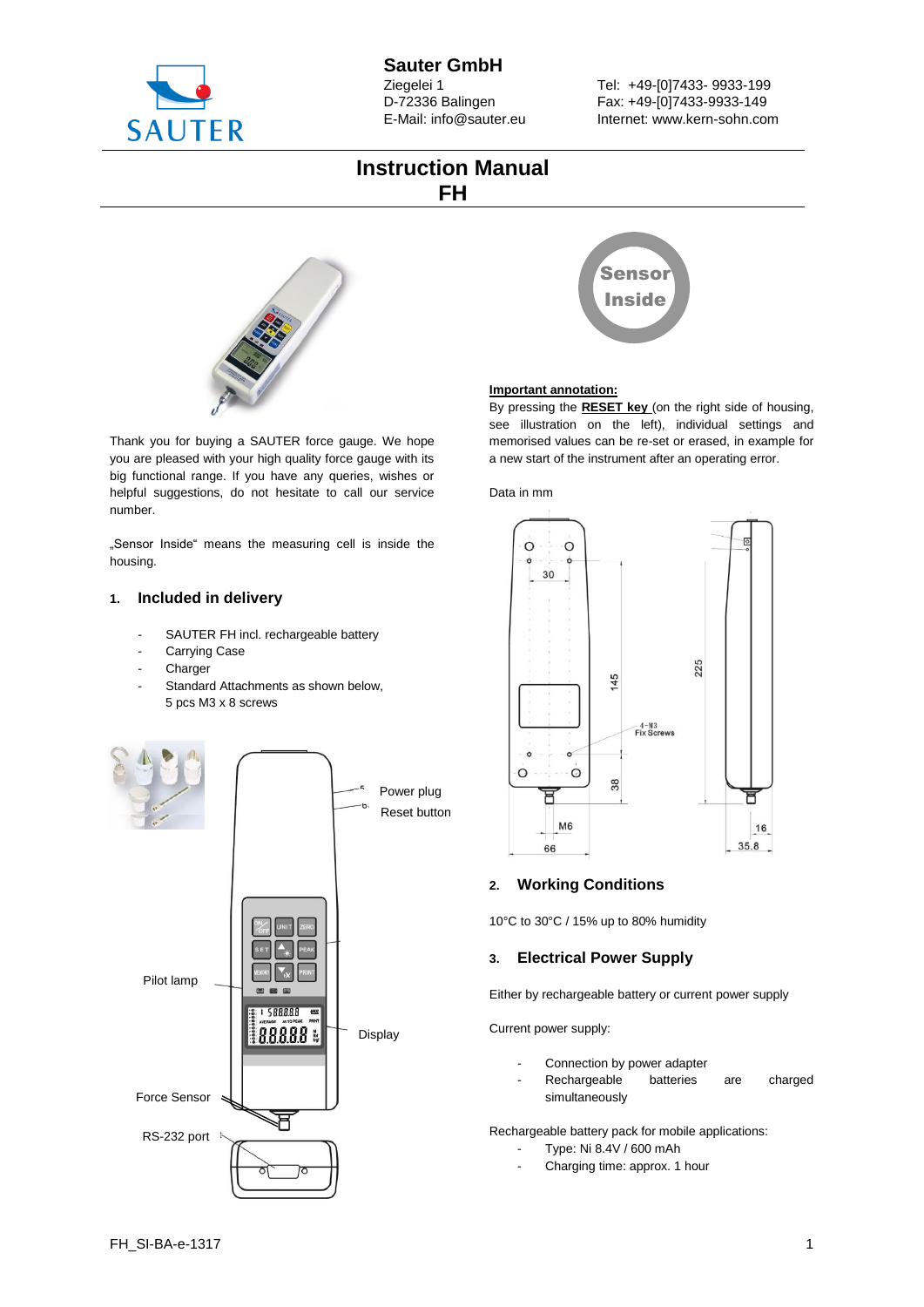

# **Sauter GmbH**

Ziegelei 1 D-72336 Balingen E-Mail: info@sauter.eu Tel: +49-[0]7433- 9933-199 Fax: +49-[0]7433-9933-149 Internet: www.kern-sohn.com



## BACK LIGHT:



UNIT:

 $\overline{Q}$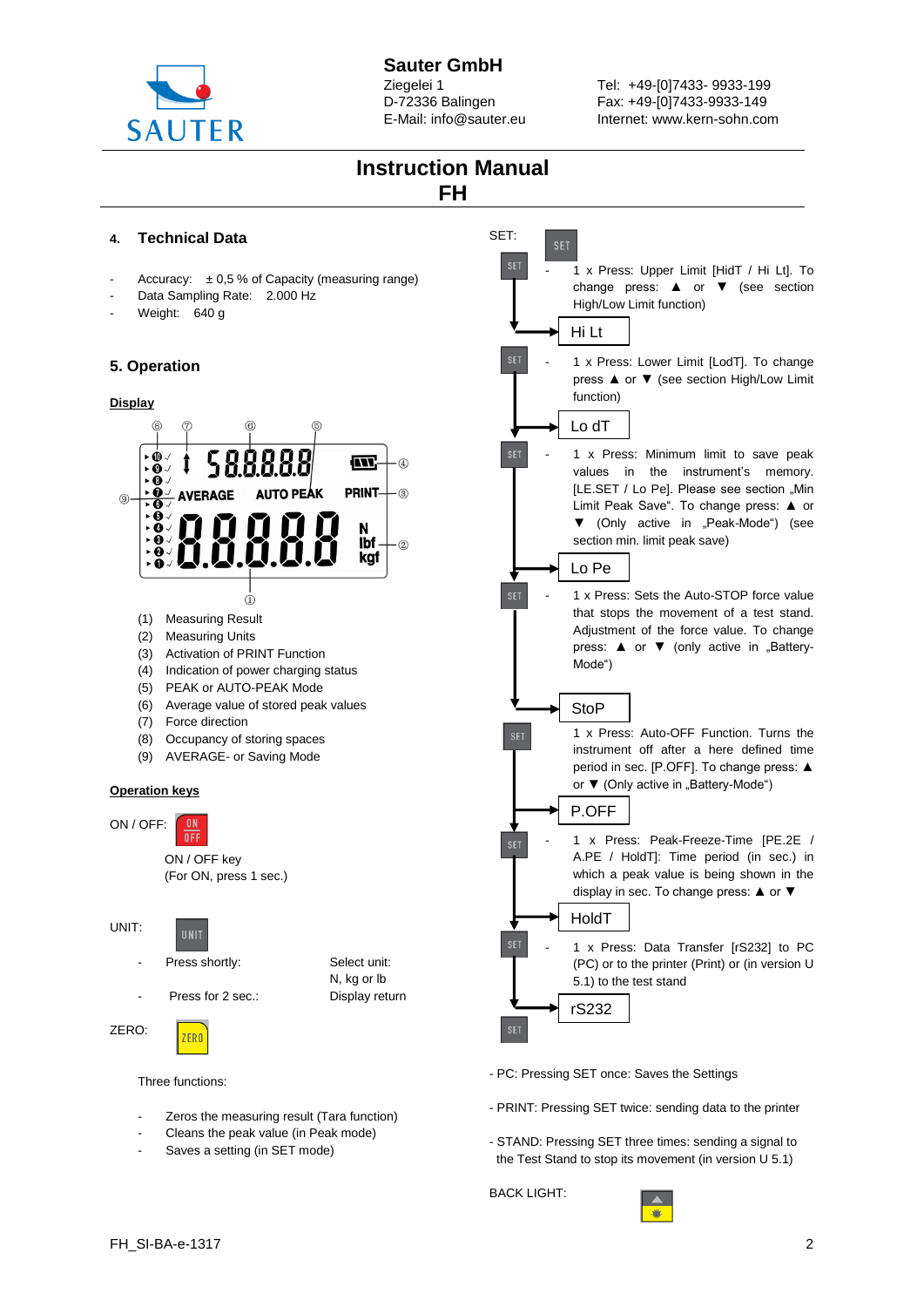

Tel: +49-[0]7433- 9933-199 Fax: +49-[0]7433-9933-149 Internet: www.kern-sohn.com

## **Instruction Manual FH**

PEAK:



Three functions available:

- Track mode (continuous measurement)
- Peak mode (capture of maximum values)

**MEMORY** 

Auto-Peak mode, same as Peak-mode, only without the "Min limit peak save" function



Saves the peak values to calculate the average value (please see section "Memory mode"





Deletes stored peak values (only in "Memory mode" active)

#### PRINT:



Sends the stored peak values to a PC or Printer (please see section "Data Output")

### **High / Low limit function**



LEDs to display OK / NOT OK Tests

- Lower than lower limit
- Lights if the STOP value is reached
- Higher than highest limit

This function allows efficient testing of OK / NOT OK'S measurements of similar or identical testing objects.

A lower and an upper limit value can be defined. The instrument compares the individual measuring results with these limit values and shows the OK or NOT OK result by green or red light diode and by sound.

To set these limit values, please see the SET Menu in section "Operating keys".

#### **Measurement (Track Modus)**

Display (1) shows the continuous force in a defined direction (6)

To zero the display, press:



#### **Peak-Hold Function (Peak Mode)**



**Auto-Peak-Hold-Function (Auto-Peak Mode)**

Please press:

Please press:



### **Min. limit peak function to activate storage of measurements**



This function allows to eliminate unwanted "Pre-Peak values" that are lower than the main peak value (Fp). The "Min limit peak save" value (Fo) takes care, that these "Pre-Peak values" are not saved.

The "Min limit peak save" function is only possible in Peak-Mode.

To set this Min limit value, please see the SET Menu in section "Operating keys".

**Memory mode and average value** (from up to 10 peak values)

#### **Saving peak values in the instrument**

- $\rightarrow$  Activating the "AUTO PEAK Function" by PEAK key
- $\rightarrow$  Deactivating the "Average Function" by MEMORY key
- $\rightarrow$  Now, all peak values are stored automatically in the instrument
- $\rightarrow$  To browse through the stored values, please use the  $\blacktriangle$  or ▼ keys. (The values will be shown in the upper display segment)
- $\rightarrow$  By pressing the MEMORY key, the average value of the stored peak values can be shown (in the upper display segment)
- → To delete every stored value, press the - key in the AVERAGE-Mode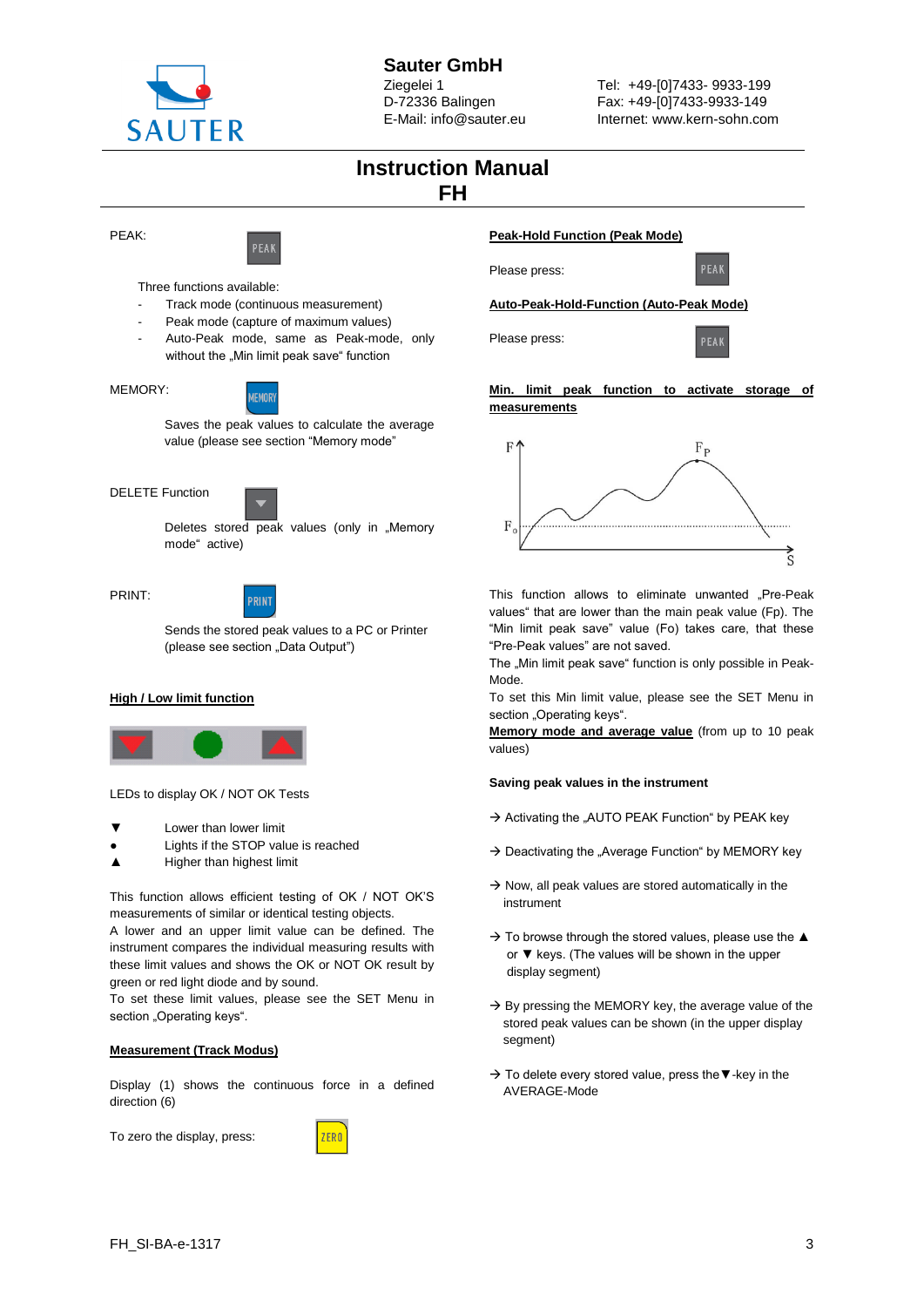

## **Sauter GmbH**

Ziegelei 1 D-72336 Balingen E-Mail: info@sauter.eu Tel: +49-[0]7433- 9933-199 Fax: +49-[0]7433-9933-149 Internet: www.kern-sohn.com

## **Instruction Manual FH**

## **6. Configuration of RS 232**



## SUB-D 9pm

| Pin | Signal            | <b>Illustration</b>    |
|-----|-------------------|------------------------|
| 2   | TxD               | Output signal          |
| 3   | <b>RxD</b>        | Input signal           |
| 5   | <b>GND</b>        | Ground                 |
| 6   | $+1.6$ to $+ 2$ V | Over upper limit       |
| 7   | $+1.6$ to $+2$ V  | Lower than lower limit |
| 8   | $+1.6$ to $+2$ V  | OK                     |

## **6.1 Output Protocol**

RS-232 Parameter Baud rate: 9600 Data-Bit: 8 Parity: none Stop-Bit: 1

The measured value is requested by the PC by the ASCII Sign "9".

The measured value that comes from the instrument has this format:

e.g. 0011.70 means -11,70 Newton, if Newton is the selected unit

||-----|

|  $\vert \quad \vert$  > the other 6 places describe the measured value as ASCII-Signs

 |\_\_\_\_\_\_\_> the first place describes the direction of the force  $(0 = \text{minus} = \text{Pressure})$ ;

 $1 = plus = Tension$ 

or: 1021.15 means +21,15 N (Tension)

 |\_\_\_\_\_\_\_> the first place describes the direction of the force  $(0 = \text{minus} = \text{Pressure})$ ;  $1 = plus = Tension$ 

or: 1021.15 means +21,15 N (Tension)

## **7. Warning**

## **Intended use**

The instrument you have acquired serves to determine the measuring value of the material to be measured. It is intended to be used as a "non-automatic" instrument, i.e. the material to be measured is manually and carefully attached at the instrument. The measuring value can be

read off after a stable measurement value has been obtained.

## **Inappropriate use**

Do not use the instrument for medical measurements. In the event that small quantities are removed or added to the material to be measured, incorrect measuring results can be displayed due to the "stability compensation" in the instrument. (Example: Slow draining off of liquid from a container suspended from the instrument). Do not attach a continuous load. This can damage the measuring unit as well as the parts, relevant to safety.

Prevent jolts, torsion and oscillation (e.g. by appending slopingly) of all kinds. Be sure to prevent overloading the instrument in excess of the stated maximum load (max.), minus any tare weight that may possibly exist. This could damage the instrument (risk of breakage).

### **Important:**

• Always make sure that there are no people or materials below the load that could be injured or damaged!

• The instrument is not suitable for measuring people. Do not use as baby scales!

• The instrument does not comply with the medical product law (MPG).

Never operate the instrument in hazardous locations. The series design is not explosion-proof. Structural alterations may not be made to the instrument. This can lead to incorrect measuring results, faults concerning safety regulations as well as to destruction of the instrument. The instrument may only be used in compliance with the described guidelines. Varying areas of application/ planned use must be approved by SAUTER in writing.

### **Guarantee**

The guarantee is not valid in following cases:

• Non-observation of our guidelines in the operating instructions

- Use outside the described applications
- Alteration to or opening of the device
- Mechanical damage and damage caused by media, liquids
- Natural wear and tear
- Inappropriate erection or electric installation
- Overloading of the measuring equipment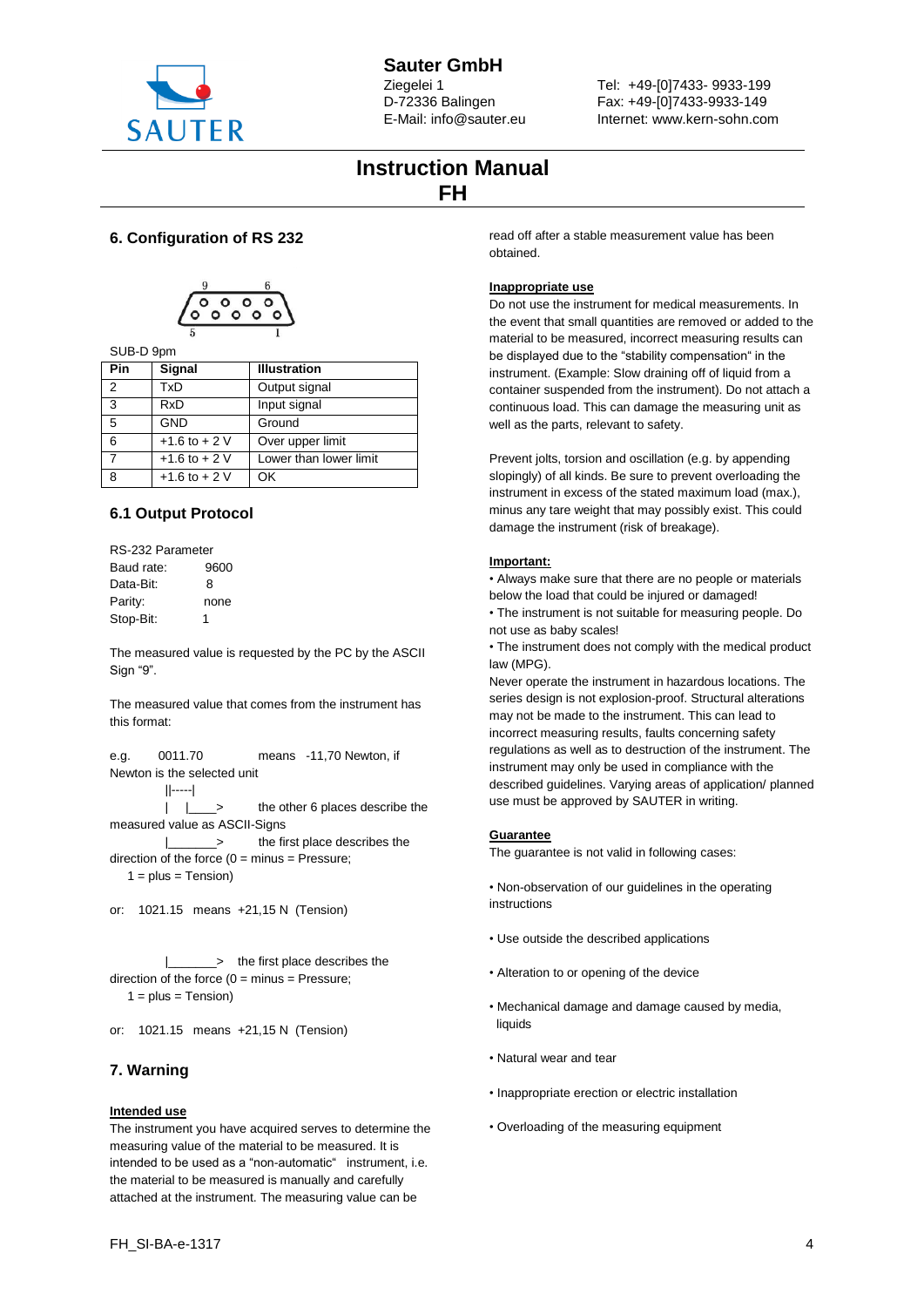

Tel: +49-[0]7433- 9933-199 Fax: +49-[0]7433-9933-149 Internet: www.kern-sohn.com

## **Instruction Manual FH**

#### **Monitoring the test substances**

The metrology features of the instrument and any possible available adjusting weight must be checked at regular intervals within the scope of quality assurance. For this purpose, the answerable user must define a suitable interval as well as the nature and scope of this check. Information is available on the home page (www.KERN-sohn.com) with regard to the monitoring of instrument test substances and the test weights required for this. Test weights and instruments can be adjusted quickly and at a reasonable price in KERN's accredited DKD calibration laboratory (return to national normal).

#### **Fundamental safety information**

Do not use the hanging instrument to transport loads. Prevent jolts, torsion and oscillation (e.g. by appending slopingly) of all kinds.

Never use the hanging instrument over the maximum permitted weight (!! Danger of breaking!!).

Always make sure that there are no living beings or materials below the load that could be injured or damaged. The hanging electronic instruments from the SAUTER instrument are only suitable for hand-held use or use in a test stand. They are not suitable for hanging from a mechanical hook, e.g. a crane hook.

Observe the information in the operating instructions Please read the operating instructions carefully before erecting

and commissioning, even if you already have experience with SAUTER instruments.

#### **Staff training**

The device may only be operated and looked after by trained members of staff.



### **8. CE Declaration of Conformity**



| Déclaration de conformité pour appareils portant la marque CE<br>Declaración de conformidad para aparatos con marca CE<br>Dichiarazione di conformità per apparecchi contrassegnati con la marcatura CE |                                                                                                                                                 |  |  |  |
|---------------------------------------------------------------------------------------------------------------------------------------------------------------------------------------------------------|-------------------------------------------------------------------------------------------------------------------------------------------------|--|--|--|
| Enalish                                                                                                                                                                                                 | We hereby declare that the product to which this declaration refers conforms with the<br>following standards.                                   |  |  |  |
| Deutsch                                                                                                                                                                                                 | Wir erklären hiermit, dass das Produkt, auf das sich diese Erklärung bezieht, mit den<br>nachstehenden Normen übereinstimmt                     |  |  |  |
| Francais                                                                                                                                                                                                | Nous déclarons avec cela responsabilité que le produit, auquel se rapporte la présente<br>déclaration, est conforme aux normes citées ci-après. |  |  |  |
| Español                                                                                                                                                                                                 | Manifestamos en la presente que el producto al que se refiere esta declaración est"a de<br>acuerdo con las normas siguientes                    |  |  |  |
| Italiano                                                                                                                                                                                                | Dichiariamo con ciò che il prodotto al quale la presente dichiarazione si riferisce è<br>conforme alle norme di seguito citate.                 |  |  |  |

#### Digital Push Pull Gauge: SAUTER FH

| <b>Mark applied</b> | <b>EU Directive</b> | <b>Standards</b>                  |
|---------------------|---------------------|-----------------------------------|
|                     | 89/336EEC EMC       | EN 61326 : 1998 +A1:1998 +A2:2001 |
|                     |                     |                                   |

SAUTER Gmb

-<br>SAUTER GmbH, Schumannstrasse 33, D-72458 Albstadt, Tel: +49 (0) 7431 938 666, Fax: +49 (0) 7431 938 292

Seite 1 von 1

Date: 01.10.2006